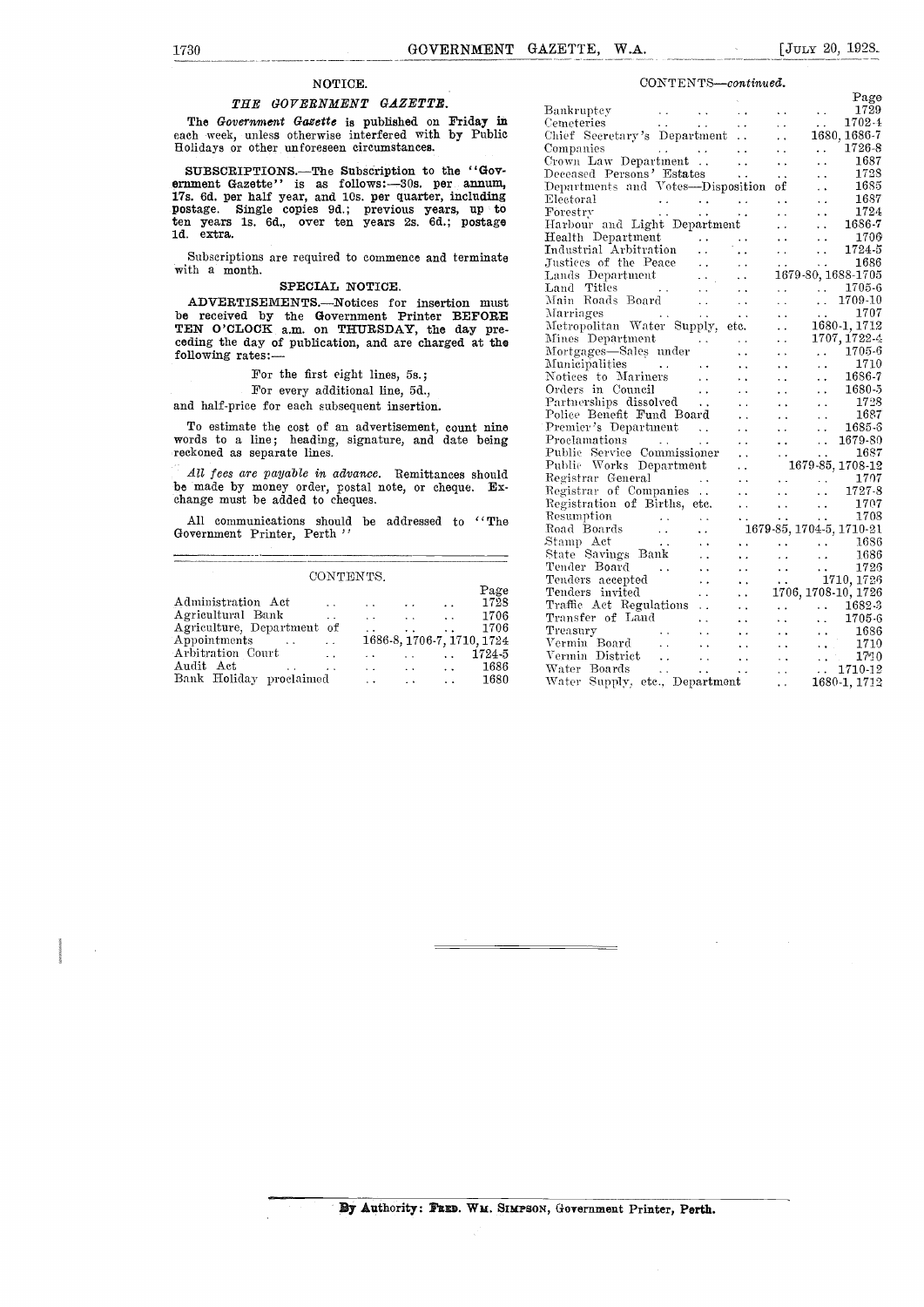

# Government Gazette

## PERTH, FRIDAY, 20 JULY 1928 No. 35

© STATE OF WESTERN AUSTRALIA

## **CONTENTS**

Administration Act Agricultural Bank Agriculture, Department of Appointments Arbitration Court Audit Act Bank Holiday proclaimed Bankruptcy Cemeteries Chief Secretary's Department Companies Crown Law Department Deceased Persons' Estates Departments and Votes—Disposition of Electoral Forestry Harbour and Light Department Health Department Industrial Arbitration Justices of the Peace Lands Department Land Titles Main Roads Board Marriages Metropolitan Water Supply, etc. Mines Department Mortgages—Sales under Municipalities Notices to Mariners Orders in Council Partnerships dissolved Police Benefit Fund Board Premier's Department Proclamations Public Service Commissioner Public Works Department Registrar General Registrar of Companies Registration of Births, etc. Resumption Road Boards